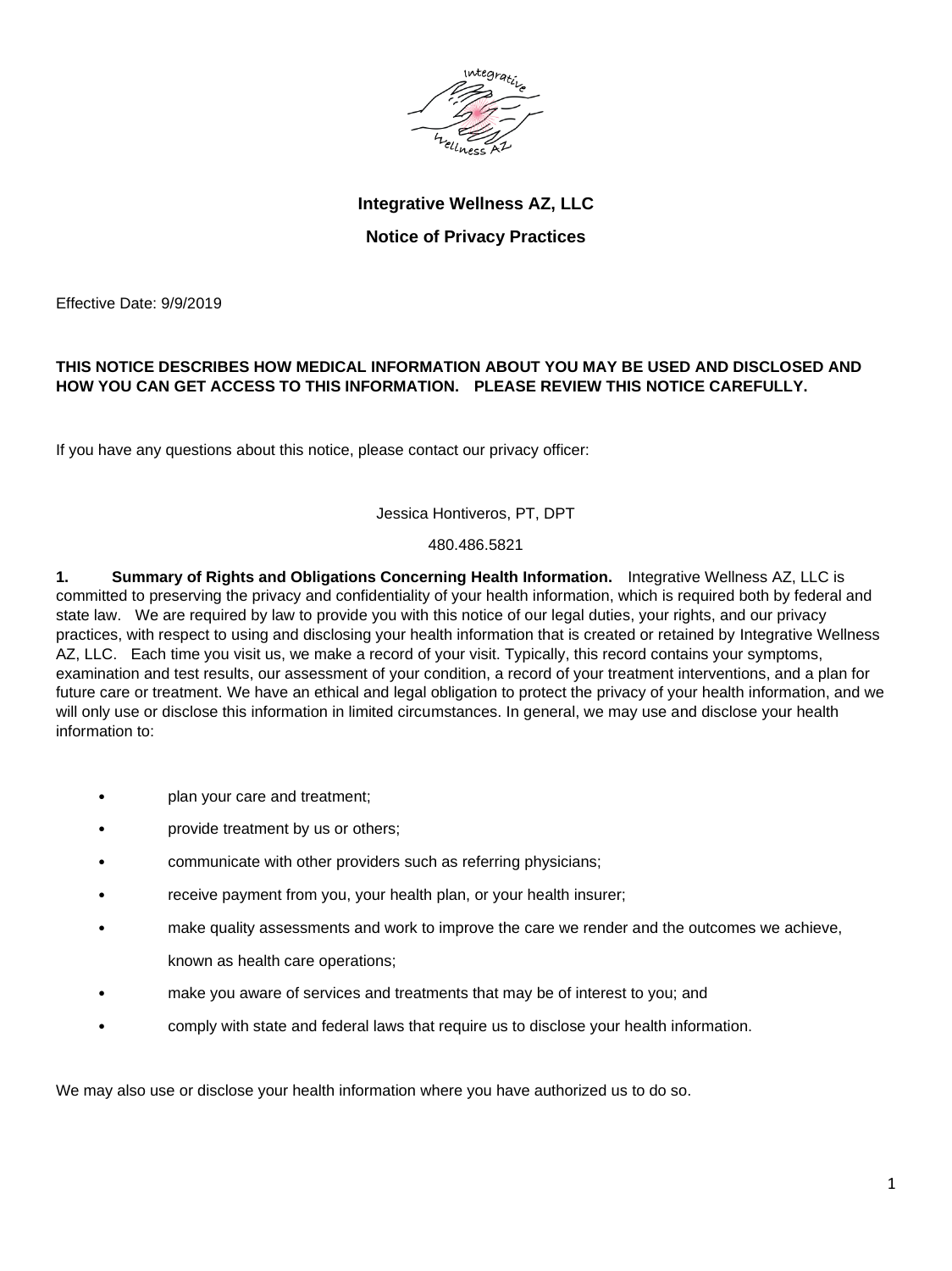

Although your health record belongs to Integrative Wellness AZ, LLC, the information in your record belongs to you. You have the right to:

- ensure the accuracy of your health record;
- request confidential communications between you and your physician and request limits on the use and
	- disclosure of your health information; and
- request an accounting of certain uses and disclosures of health information we

have made about you.

We are required to:

- maintain the privacy of your health information;
- provide you with notice, such as this *Notice of Privacy Practices*, as to our legal duties and privacy practices with respect to information we collect and maintain about you;
- abide by the terms of our most current *Notice of Privacy Practices*;
- notify you if we are unable to agree to a requested restriction; and
- accommodate reasonable requests you may have to communicate health

information by alternative means or at alternative locations.

## **We reserve the right to change our practices and to make the new provisions effective for all your health information that we maintain.**

Should our information practices change, a revised *Notice of Privacy Practices* will be available upon request. If there is a material change, a revised Notice of Privacy Practices will be distributed to the extent required by law. We will not use or disclose your health information without your authorization, except as described in our most current *Notice of Privacy Practices.* In the following pages, we explain our privacy practices and your rights to your health information in more detail.

## **2. We may use or disclose your medical information in the following ways:**

- *Treatment.* We may use and disclose your protected health information to provide, coordinate and manage your rehab care. That may include consulting with other health care providers about your health care or referring you to another health care provider for treatment including physicians, nurses, and other health care providers involved in your care. For example, we may we will release your protected health information to a specialist to whom you have been referred to ensure that the specialist has the necessary information he or she needs to diagnose and/or treat you.
- *Payment.* We may use and disclose your health information so that we may bill and collect payment for the services that we provided to you. For example, we may contact your health insurer to verify your eligibility for benefits, and may need to disclose to it some details of your medical condition or expected course of treatment. We may use or disclose your information so that a bill may be sent to you, your health insurer, or a family member. The information on or accompanying the bill may include information that identifies you and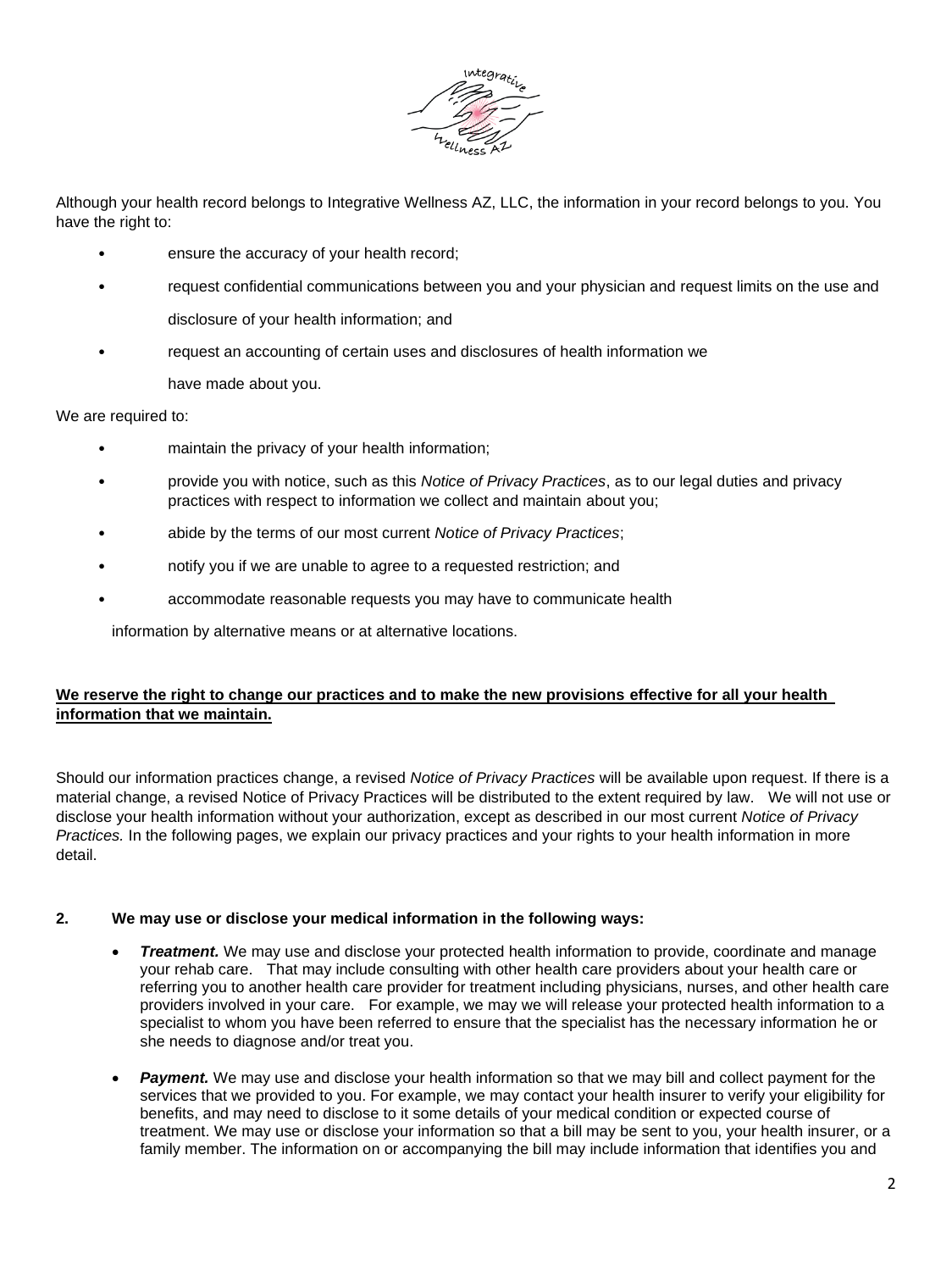

your diagnosis, as well as services rendered, any procedures performed, and supplies used. If, however, you pay cash at the time of service, we will not disclose your protected health information to your health plan or any other responsible payer unless you sign an authorization for us to do so. If we agree to await payment from your health plan or put you on a payment plan, we may provide health information to a collection agency, small claims court or other court of competent jurisdiction in the event your claims for our services are not paid within 90 days and you have not made alternative payment arrangements with us.

- *Health Care Operations.* We may use and disclose your health information to assist in the operation of our practice. For example, we may use information in your health record to assess the care and outcomes in your case and others like it as part of a continuous effort to improve the quality and effectiveness of the healthcare and services we provide. We may use and disclose your health information to conduct cost-management and business planning activities for our practice.
- *Business Associates.* Integrative Wellness AZ, LLC] sometimes contracts with third-party business associates for services. Examples include answering services, transcriptionists, billing services, consultants, and legal counsel. We may disclose your health information to our business associates so that they can perform the job we have asked them to do. To protect your health information, however, we require our business associates to appropriately safeguard your information.
- • *Appointment Reminders.* We may use and disclose Information in your medical record to contact you as a reminder that you have an appointment. We usually will call you at home the day before your appointment and leave a message for you on your answering machine or with an individual who responds to our telephone call. However, you may request that we call you only at a certain number or that we refrain from leaving messages and we will endeavor to accommodate all reasonable requests.
- • *Treatment Options.* We may use and disclose your health information in order to inform you of alternative treatments.
- • *Release to Family/Friends.* Our staff, using their professional judgment, may disclose to a family member, other relative, close personal friend or any other person you identify, your health information to the extent it is relevant to that person's involvement in your care or for payment related to your care. We will provide you with an opportunity to object to such a disclosure whenever we practicably can do so. We may disclose the health information of minor children to their parents or guardians unless such disclosure is otherwise prohibited by law. However, please note that state law may prohibit us from disclosing medical information to a parent or guardian at the child's request if the child is of a certain age.
	- • *Disaster Relief.* We may disclose your health information in disaster relief situations where disaster relief organizations seek your health information to coordinate your care, or notify family and friends of your location and condition. We will provide you with an opportunity to agree or object to such a disclosure whenever we practicably can do so.
	- • *Marketing.* In most circumstances, we are required by law to receive your written authorization before we use or disclose your health information for marketing purposes. However, we may provide you with promotional gifts of nominal value and market services or products to you in face-to-face communications. Under no circumstances will we sell our patient lists or your health information to a third party without your written authorization.
	- • *Public Health Activities.* We may disclose medical information about you for public health activities. These activities generally include the following: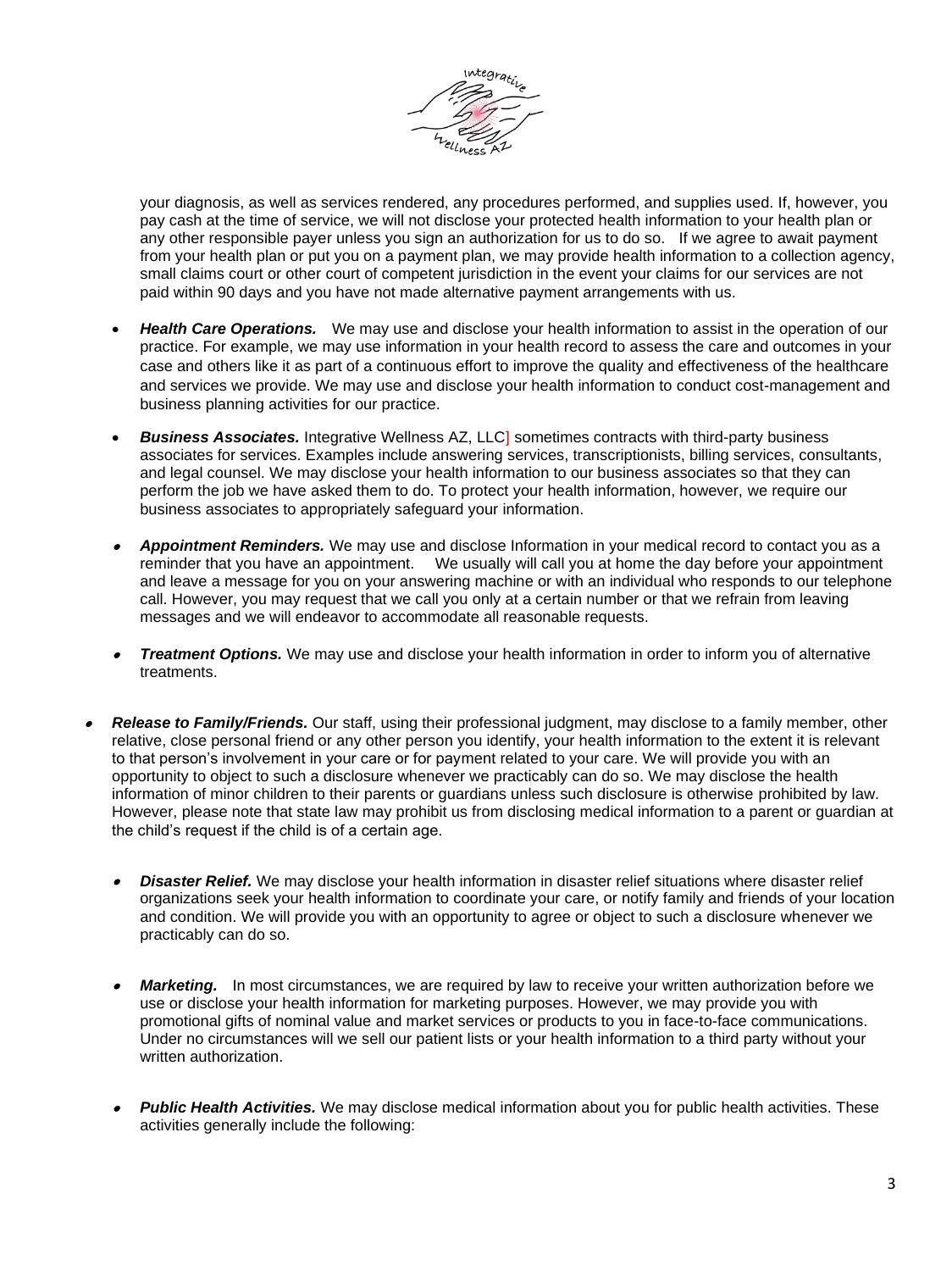

- licensing and certification carried out by public health authorities;
- prevention or control of disease, injury, or disability;
- reports of births and deaths;
- reports of child abuse or neglect;
- notifications to people who may have been exposed to a disease or may be at

risk for contracting or spreading a disease or condition;

- organ or tissue donation; and
- notifications to appropriate government authorities if we believe a patient has been the victim of abuse, neglect, or domestic violence. We will make this disclosure when required by law, or if you agree to the disclosure, or when authorized by law and in our professional judgment disclosure is required to prevent serious harm.
- • *Food and Drug Administration (FDA).* We may disclose to the FDA and other regulatory agencies of the federal and state government health information relating to adverse events with respect to food, supplements, products and product defects, or post-marketing monitoring information to enable product recalls, repairs, or replacement.
- • *Workers Compensation.* We may disclose your health information to the extent authorized by and to the extent necessary to comply with laws relating to workers' compensation or other similar programs established by law.
- • *Law Enforcement.* We may release your health information:
	- in response to a court order, subpoena, warrant, summons, or similar process of authorized under state or federal law;
	- to identify or locate a suspect, fugitive, material witness, or similar person;
	- about the victim of a crime if, under certain limited circumstances, we are unable to obtain the person's agreement;
	- about a death we believe may be the result of criminal conduct;
	- about criminal conduct at [name of provider];
	- to coroners or medical examiners;
	- in emergency circumstances to report a crime, the location of the crime or

victims, or the identity, description, or location of the person who committed the crime;

• to authorized federal officials for intelligence, counterintelligence, and other national security authorized by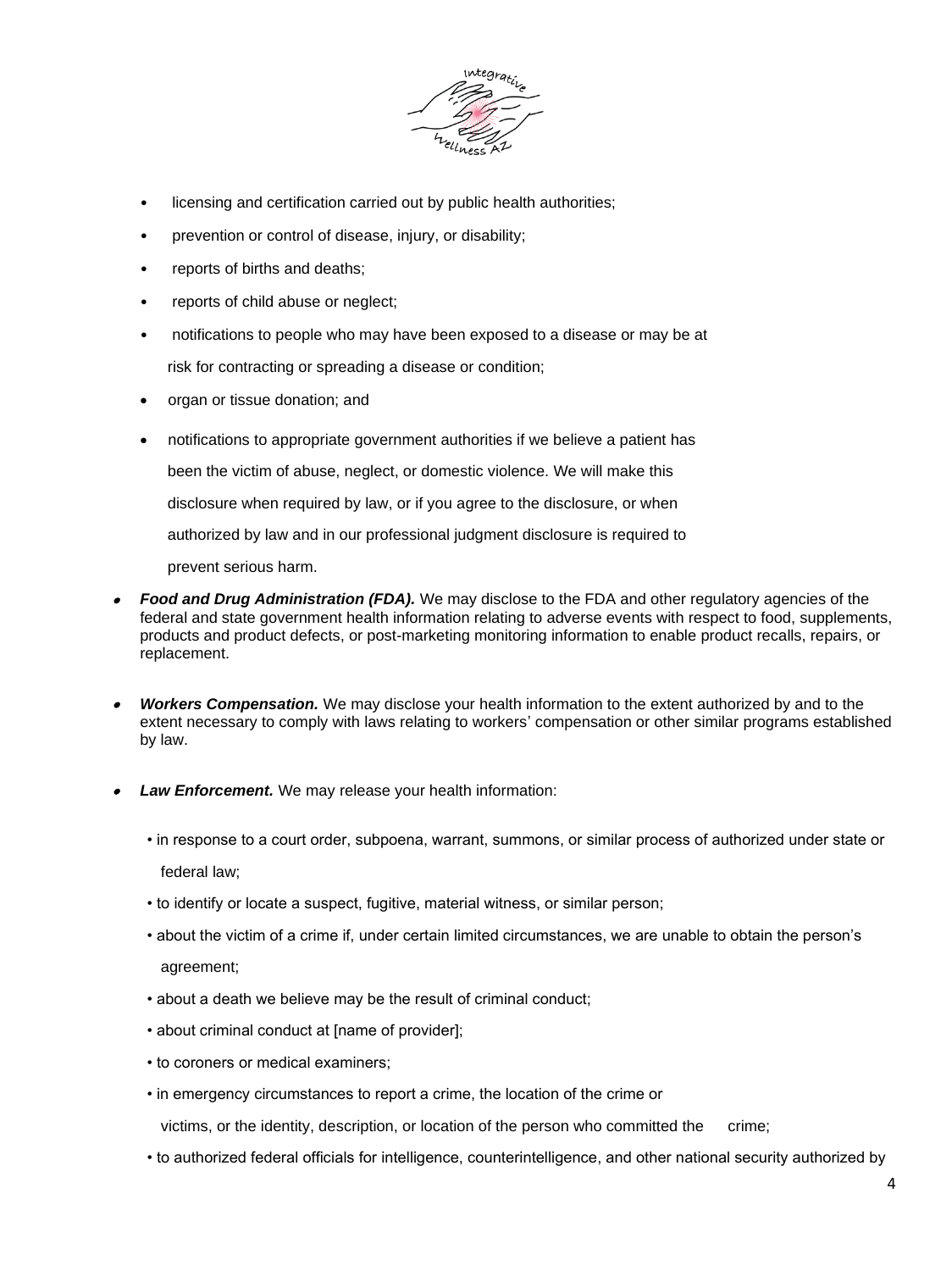

law; and

• to authorized federal officials so they may conduct special investigations or provide protection to the

President, other authorized persons, or foreign heads of state.

- • *De-identified Information.* We may use your health information to create "de-identified" information or we may disclose your information to a business associate so that the business associate can create de-identified information on our behalf. When we "de-identify" health information, we remove information that identifies you as the source of the information. Health information is considered "de-identified" only if there is no reasonable basis to believe that the health information could be used to identify you.
- • *Personal Representative.* If you have a personal representative, such as a legal guardian, we will treat that person as if that person is you with respect to disclosures of your health information. If you become deceased, we may disclose health information to an executor or administrator of your estate to the extent that person is acting as your personal representative.
- *HLTV-III Test.* If we perform the HLTV-III test on you (to determine if you have been exposed to HIV), we will not disclose the results of the test to anyone but you without your written consent unless otherwise required by law. We also will not disclose the fact that you have taken the test to anyone without your written consent unless otherwise required by law.
- • *Limited Data Set.* We may use and disclose a limited data set that does not contain specific readily identifiable information about you for research, public health, and health care operations. We may not disseminate the limited data set unless we enter into a data use agreement with the recipient in which the recipient agrees to limit the use of that data set to the purposes for which it was provided, ensure the security of the data, and not identify the information or use it to contact any individual.

**3. Authorization for Other Uses of Medical Information.** Uses of medical information not covered by our most current *Notice of Privacy Practices* or the laws that apply to us will be made only with your **written authorization**. You should be aware that we are not responsible for any further disclosures made by the party you authorize us to release information to. If you provide us with authorization to use or disclose medical information about you, you may revoke that authorization, in writing, at any time. If you revoke your authorization, we will no longer use or disclose medical information about you for the reasons covered by your written authorization, except to the extent that we have already taken action in reliance on your authorization or, if the authorization was obtained as a condition of obtaining insurance coverage and the insurer has the right to contest a claim or the insurance coverage itself. We are unable to take back any disclosures we have already made with your authorization, and we are required to retain our records of the care that we provided to you.

**4. Your Health Information Rights.** You have the following rights regarding medical information we gather about you:

*A. Right to Obtain a Paper Copy of This Notice.* You have the right to a paper copy of this Notice of Privacy Practices at any time. Even if you have agreed to receive this notice electronically, you are still entitled to a paper copy.

*B. Right to Inspect and Copy.* You have the right to inspect and copy medical information that may be used to make decisions about your care. This includes medical and billing records.

To inspect and copy medical information, you must submit a written request to our privacy officer. We will supply you with a form for such a request. If you request a copy of your medical information, we may charge a reasonable fee for the costs of labor, postage, and supplies associated with your request. We may not charge you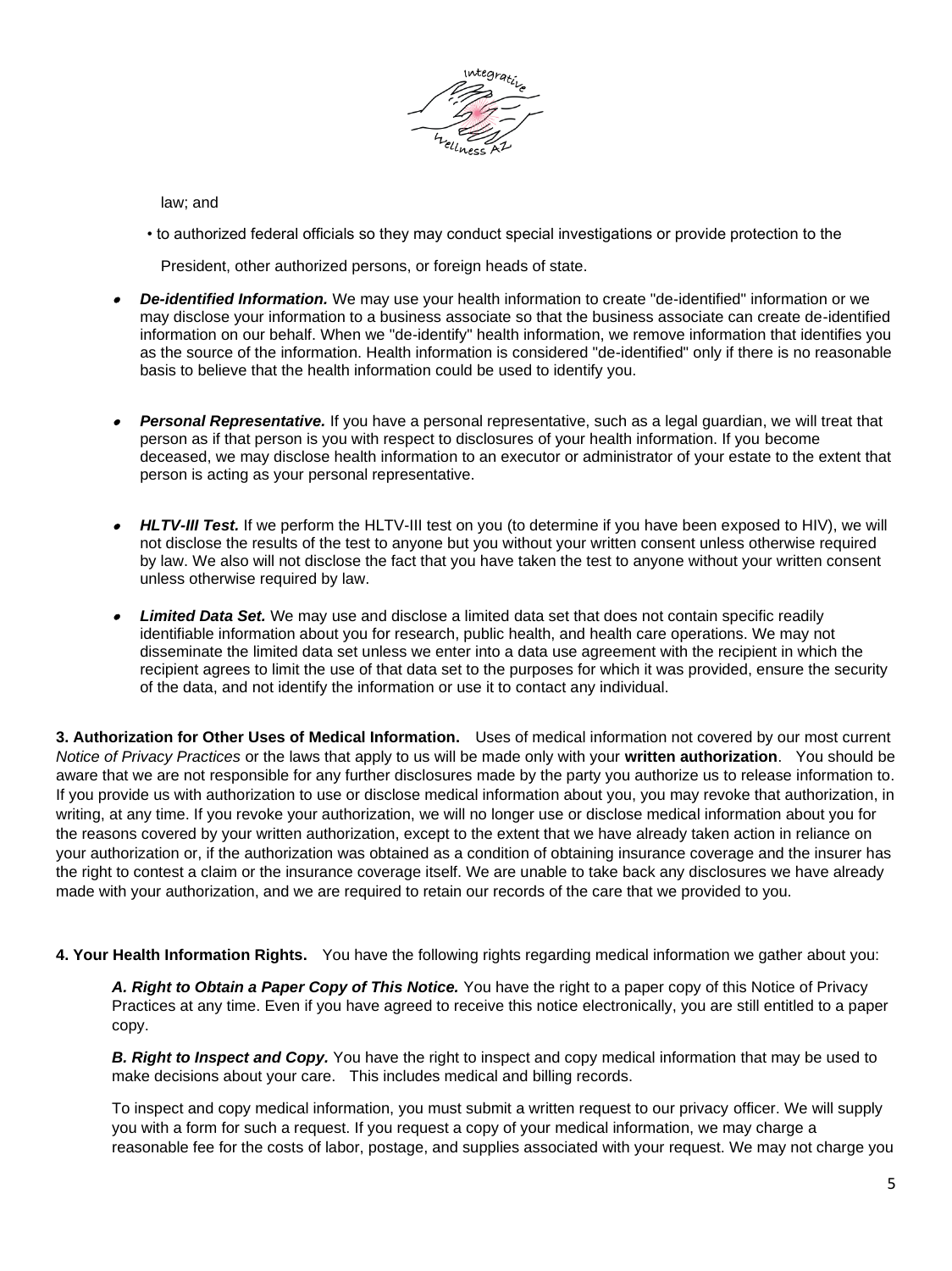

a fee if you require your medical information for a claim for benefits under the Social Security Act (such as claims for Social Security, Supplemental Security Income, and any other state or federal needs-based benefit program.

If your medical information is maintained in an electronic health record, you also have the right to request that an electronic copy of your record be sent to you or to another individual or entity. We may charge you a reasonable cost based fee limited to the labor costs associated with transmitting the electronic health record.

*C. Right to Amend.* If you feel that medical information we have about you is incorrect or incomplete, you may ask us to amend the information. You have the right to request an amendment for as long as we retain the information.

To request an amendment, your request must be made in writing and submitted to our privacy officer. In addition, you must provide a reason that supports your request. We may deny your request for an amendment if it is not in writing or does not include a reason to support the request. In addition, we may deny your request if you ask us to amend information that:

• was not created by us, unless the person or entity that created the information is no longer available to make the

amendment;

- is not part of the medical information kept by or for [name of provider];
- is not part of the information which you would be permitted to inspect and copy; or
- is accurate and complete.

If we deny your request for amendment, you may submit a statement of disagreement. We may reasonably limit the length of this statement. Your letter of disagreement will be included in your medical record, but we may also include a rebuttal statement.

*D. Right to an Accounting of Disclosures.* You have the right to request an accounting of disclosures of your health information made by us. In your accounting, we are not required to list certain disclosures, including:

• disclosures made for treatment, payment, and health care operations purposes or disclosures made incidental

to treatment, payment, and health care operations, however, if the disclosures were made through an electronic

health record, you have the right to request an accounting for such disclosures that were made during the

previous 3 years;

- disclosures made pursuant to your authorization;
- disclosures made to create a limited data set;
- disclosures made directly to you.

To request an accounting of disclosures, you must submit your request in writing to our privacy officer. Your request must state a time period which may not be longer than six years and may not include dates before April 14, 2003. Your request should indicate in what form you would like the accounting of disclosures (for example, on paper or electronically by e-mail). The first accounting of disclosures you request within any 12-month period will be free. For additional requests within the same period, we may charge you for the reasonable costs of providing the accounting of disclosures. We will notify you of the costs involved and you may choose to withdraw or modify your request at that time, before any costs are incurred. Under limited circumstances mandated by federal and state law, we may temporarily deny your request for an accounting of disclosures.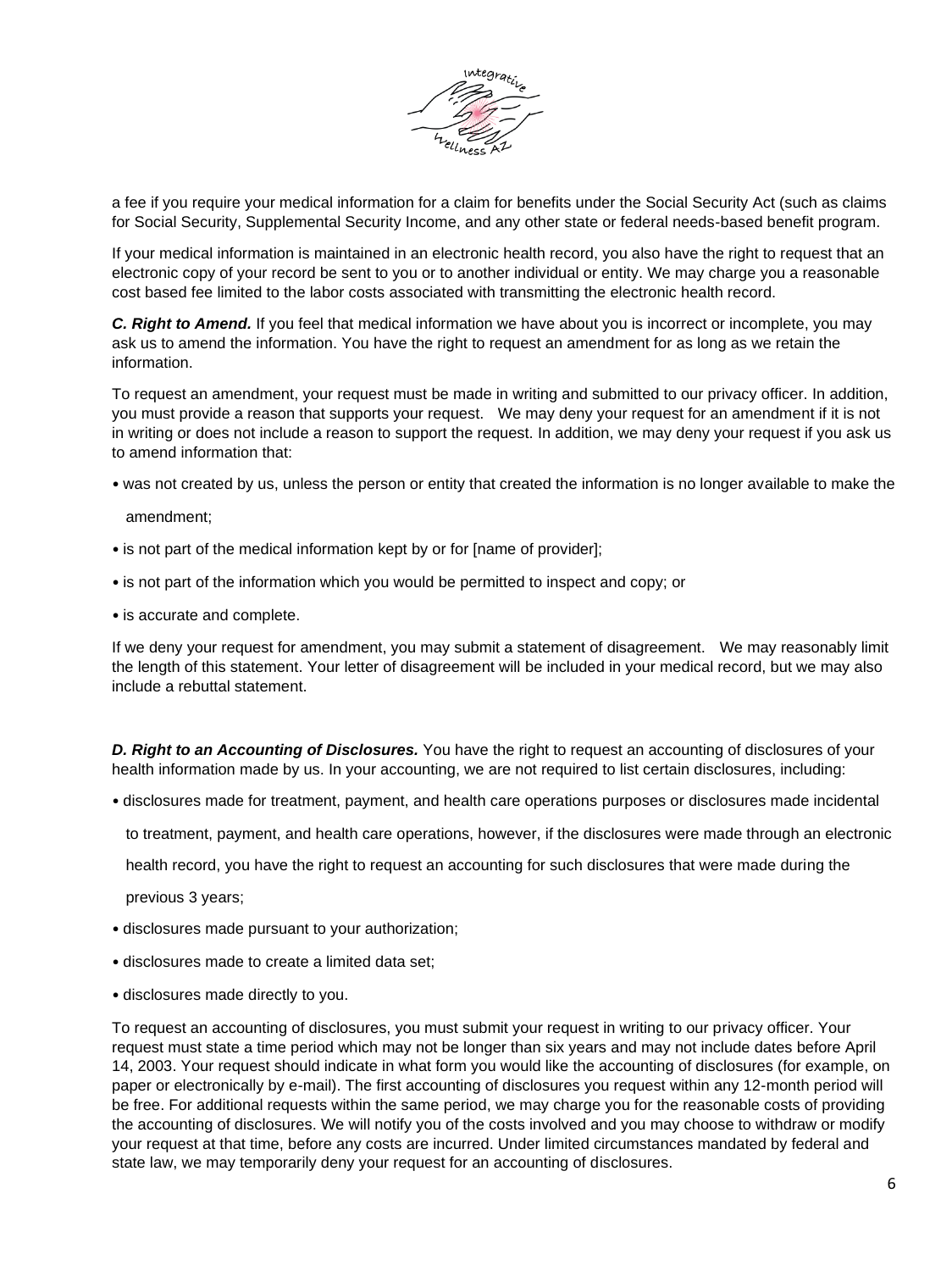

*E. Right to Request Restrictions.* You have the right to request a restriction or limitation on the medical information we use or disclose about you for treatment, payment, or health care operations. If you paid out-ofpocket for a specific item or service, you have the right to request that medical information with respect to that item or service not be disclosed to a health plan for purposes of payment or health care operations, and we are required to honor that request. You also have the right to request a limit on the medical information we communicate about you to someone who is involved in your care or the payment for your care.

Except as noted above, we are not required to agree to your request. If we do agree, we will comply with your request unless the restricted information is needed to provide you with emergency treatment. To request restrictions, you must make your request in writing to our privacy officer. In your request, you must tell us:

- what information you want to limit;
- whether you want to limit our use, disclosure, or both; and
- to whom you want the limits to apply.

*F. Right to Request Confidential Communications.* You have the right to request that we communicate with you about medical matters in a certain way or at a certain location. For example, you can ask that we only contact you at work or by e-mail. To request confidential communications, you must make your request in writing to your provider or our privacy officer. We will not ask you the reason for your request. We will accommodate all reasonable requests. Your request must specify how or where you wish to be contacted.

*G. Right to Receive Notice of a Breach.* We are required to notify you by first class mail or by e-mail (if you have indicated a preference to receive information by e-mail), of any breaches of Unsecured Protected Health Information as soon as possible, but in any event, no later than 60 days following the discovery of the breach. "Unsecured Protected Health Information" is information that is not secured through the use of a technology or methodology identified by the Secretary of the U.S. Department of Health and Human Services to render the Protected Health Information unusable, unreadable, and undecipherable to unauthorized users. The notice is required to include the following information:

- a brief description of the breach, including the date of the breach and the date of its discovery, if known;
- a description of the type of Unsecured Protected Health Information involved in the breach;
- steps you should take to protect yourself from potential harm resulting from the breach;
- a brief description of actions we are taking to investigate the breach, mitigate losses, and protect against further breaches;
- contact information, including a toll-free telephone number, e-mail address, Web site or postal address to permit you to ask questions or obtain additional information. In the event the breach involves 10 or more patients whose contact information is out of date we will post a notice of the breach on the home page of our Web site or in a major print or broadcast media. If the breach involves more than 500 patients in the state or jurisdiction, we will send notices to prominent media outlets. If the breach involves more than 500 patients, we are required to immediately notify the Secretary. We also are required to submit an annual report to the Secretary of a breach that involved less than 500 patients during the year and will maintain a written log of breaches involving less than 500 patients.